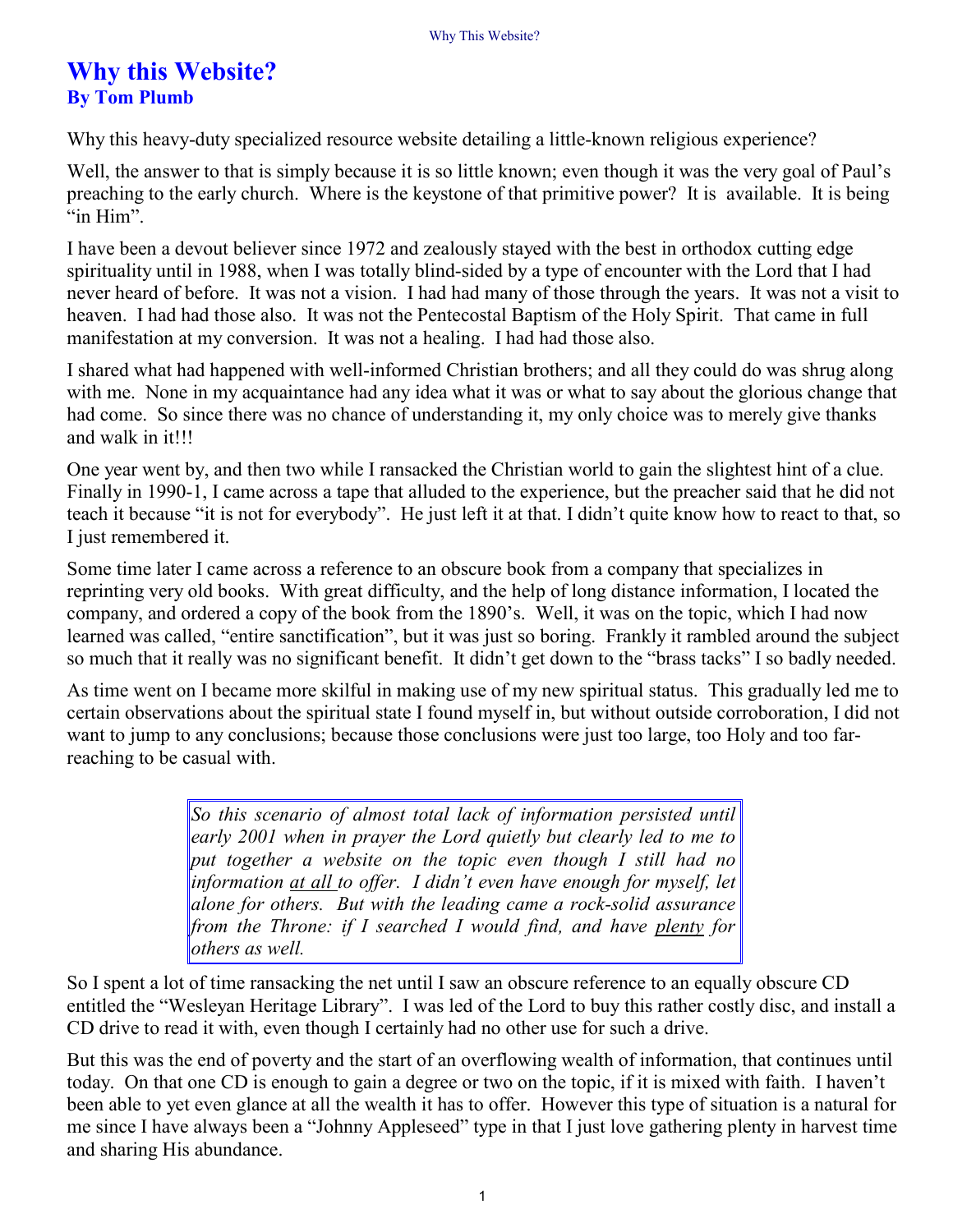## Why This Website?

I have no desire to share information of the type that puts people to sleep, but on the other hand, there are so many types of people that I must supply quite a variety on the same topic. Some people dote on what puts others to sleep, so I had to give quantity as well as variety. I have done my best to be merciful upon you by *digging out exceptional excerpts* that are on topic, instead of whole works. Otherwise, I would quickly bury you in the wealth of related but inessential material.

Some of you were raised hearing holiness preached. Not all of us had that signal privilege. So, you may consider all the resources I have gathered to be rather "old hat". Well, yes they are unless you live there. Then you will know with me that, "Beulah", "Canaan" and "His Rest" are more than mere words. It is my home now. It can be yours also!

Others may criticize me for being too brash about this experience. They may have a point, but for now my attitude is "nobody else that has it seems to be speaking out boldly- so somebody has to! After all, it's not exactly a secret!!!"

The heart of the website is in two parts, but they are both motivated by the same reality: *this more* advanced state of grace is real- and it is here for you- if and only if you seek Him in His way. The two parts are:

- 1. **Testimonies**. This section highlights as many quality testimonies that as I can find. More contemporary ones are on the way- but most of these are unknowns because they are not dead yet. This makes them tough to find and to verify.
- 2. **Entry Directions**. This section attempts to give you as much expert information as you need to stop doubting and actually enter His glorious Rest yourself. The doctrines vary according to both era and authour. I also guide you to the most beneficial copyrighted source that I know of. However, to my mind, even if the explanations that doctrines provide go on forever- words will still not bring you into His matchless Presence. Faith does. At some point the seeker must simply cast all doubt aside to trust Him without reserve. This section provides expert guidance for your faith from highly experienced holiness midwives that helped many enter in. There simply are **no** contemporary stewards of the mysteries like these men!

Below is a highly condensed version of my story. I have not come from a church background. I was merely a lonely and desperate wanderer adventuring across the face of the earth in hopes of finding what would fill the gaping void within.

I tell it with a candor and openness so that you can understand the tremendous hunger that drove me beyond every limit to finally find HIS FULLNESS, although living on what I then perceived to be a spiritually hollow planet. It is a difficult story of desperation and desperate measures. It is my hope that your passage may be greatly smoothed to also gain the Pearl of great price in a far more efficient way than I was able to. I could only muddle through with what little I had. There was almost no quality spiritual teaching with depth to be had in the charismatic world of the seventies. Really!! And more than you would suspect today is quite misleading, although quite profitable to the authours. What is a famished lamb to do?!

A fuller version of my testimony is to be found in the "Testimonies" section.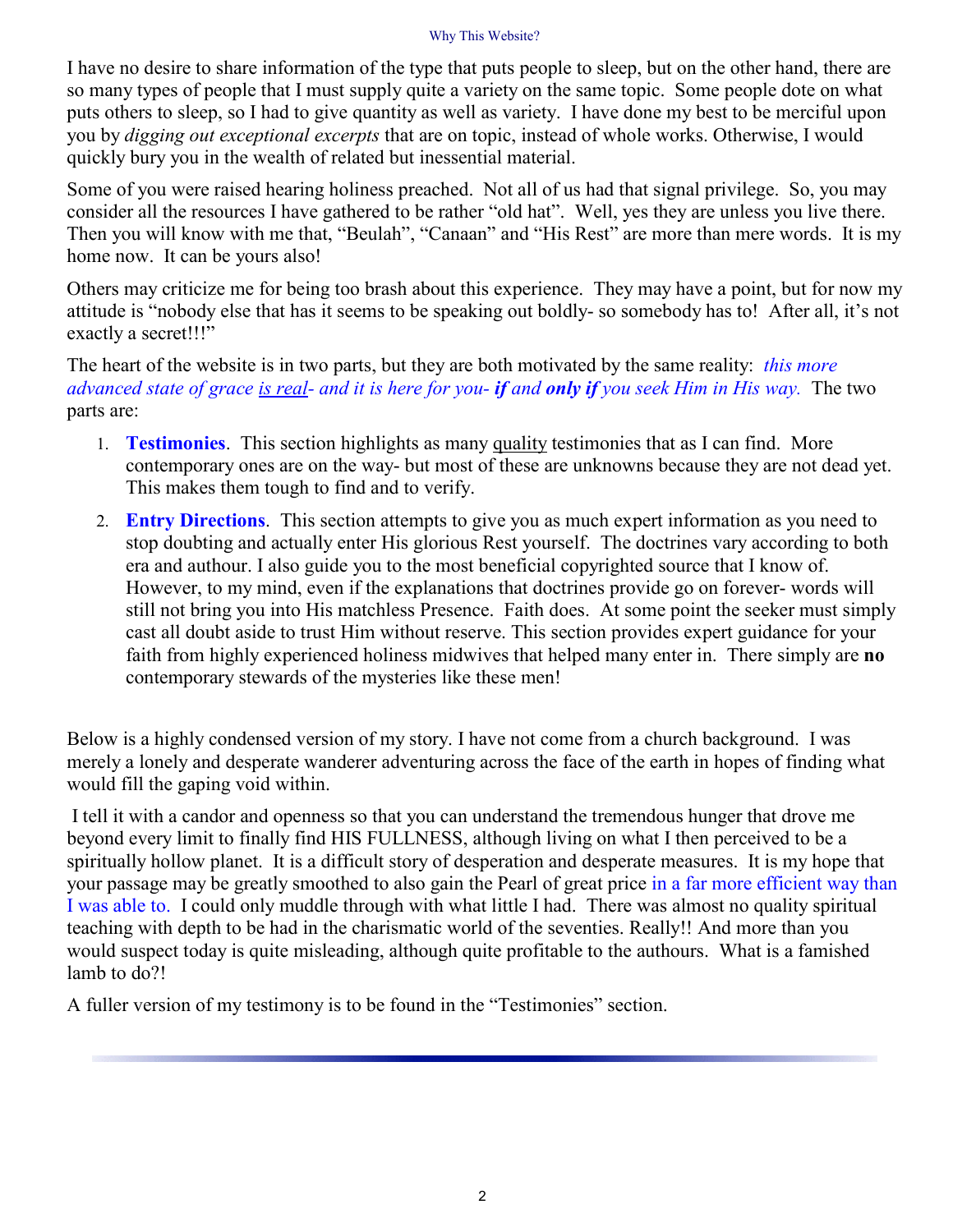## *Tom Plumb*

Born in 1944: Edson, Alberta.

I remember a bright summer day when I was probably seven years of age. My bottom was still throbbing from the "board of education" recently administered by my father for some minor but real offence. I was full of wonder at the intense feeling of just being right with all creation. All my senses were intensified. All was clear. All was bright. All was right in the world…..

I remember observing this heightened sense of consciousness, and idly speculating whether having my Dad repeat the process on a regular basis would keep me in this wonderful state of purity. Regrettably, I had no power to maintain that enhanced state of consciousness......

Over time, unavoidable sin hollowed my lost heart out to the point of desperation. I saw that everybody else I knew was at least equally as hollow. It stood to reason that there must be **real life** to be had somewhere on this planet. Consequently, I resigned my secondary school teaching position in 1969 to simply go and find "it" in the wide world starting with Asia and the South Pacific.

During the months I surfed on the island of Bali I heard of a Yogi that lived there. He lived on offerings and meditated full time. I spent time getting to know him. He was not empty! He really had something! Did he have "it"?

After my last visa expired in Bali, I met with friends at a beach in Penang, Malaysia. There we rented a house with a huge Durian fruit tree in back. For months I did little more than meditate and rapidly became very adept. I also became other things before I woke up one morning in a New Zealand prison *charged with importing LSD*.

Gradually, the continual state of enhanced consciousness I had gained from the yogic disciplines dissipated in the busy institutional environment. I felt like a fish thrown onto the shore. It was just terrible. My inward capacity for spiritual things had been greatly expanded, but now all that filled it had evaporated. I was so hollow, it was actually physically painful. I was even much worse off spiritually than I had been previously!

I lost it. It was so very bad in fact, that one evening, (1972, now 27 years of age) out of sheer desperate boredom, I swallowed my spiritual pride and attended the "Christian Fellowship" group in the chapel there. That evening I was saved and Baptized in the Holy Spirit in a remarkable private encounter that left me unable to speak for three weeks.

His Anointing was with me every waking hour. My goal was now to allow Him to be my All within. I now strove ( earnestly with carnal strength and will!) every moment to replace my limited spirit with His vast and unsearchable LIVING SPIRIT. My every desire was to embody that awesome JESUS I had met in the spirit. I wanted to fulfill His NAME (nature) in this lost earth. I was relentless in tongues, in the Word and in giving thanks for all, even in the face of the abundant nasty unchristian things that kept welling up out of my innermost being. I had to keep constantly praying them back down again.

Upon my release back to the wide world, I was so shocked and dismayed. I had no idea that the Lord's ways were so thoroughly abused or neglected by so many. I had heard it was pretty "worldly" out in the world, but this was just way beyond me. It still is. How could such precious spiritual treasure be so scorned and neglected? I had a lot of sorrow to learn.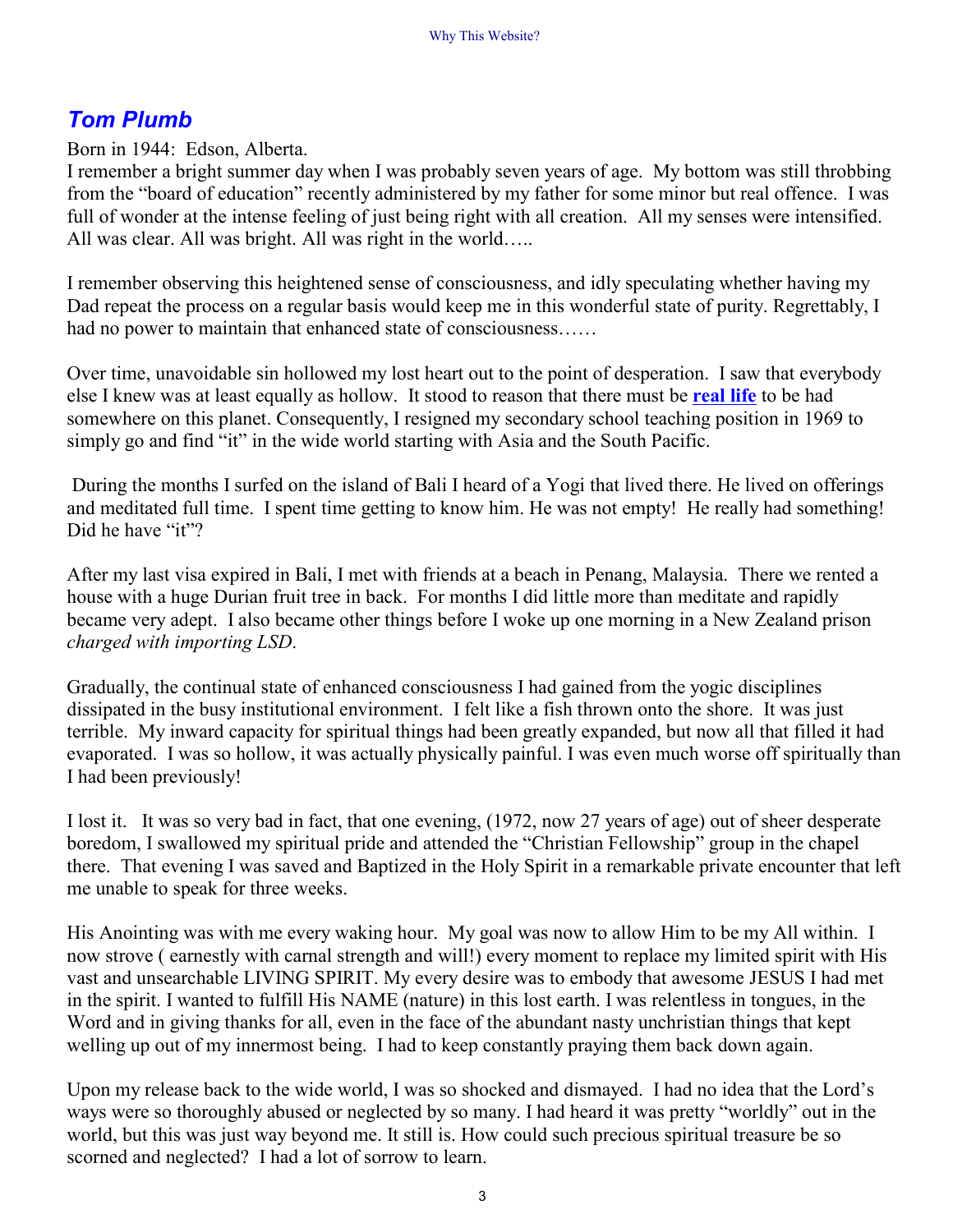After I had settled into a good church in Canada, the Lord provided a season of cleansing. A constant vitriolic spirit of conviction came upon me. I was totally undone. I prayed in abject desperation for months, feeling that I was just hanging on by the skin of my teeth from falling into a burning pit of judgment that burned below me. (I have spared you the details of my lost adventures that brought this sorrow.) I prayed frantically in tongues for hours in abject repentance for mere survival as I worked. I had to avoid any worldly responsibility at this time. There was just not enough of me to go around.

I would get short breathers, and then into it again. Layer after layer was peeled off. I thought this time would never end, but it did. I gradually emerged into a place of victory free of any of the demonic parasites legitimately feeding on the corrupted flesh nature of this gullible traveler. I felt clean, good, and spiritually alive by 1978. Apparently, one just cannot be involved in the spiritual aspects of Eastern religions without becoming quietly demonized. They are "spirit-filled" religions also!

After seeing two especially anointed churches in a row that I belonged to fall into Ichabod, I redoubled my personal habits of diligence that were gained when I met the Lord. It was my long habit to just hit it in secret prayer at work. Every break was spent anointed within the Word. Every possible spoken word was freighted with His grace. In the mid-eighties I came into a place where I would gain short periods where I was just walking under an open heaven, just imbued with a strong unearthly blessing, and free of every burden. These times of blessing gradually increased in length, while the intervening periods of struggle became shorter but much more difficult.

One day in 1987, I was in the Spirit while driving home from work. The Lord spoke very clearly to me, "Tom. You are now mature enough in Me to be an ideal church leader and esteemed pillar of the community. You may go that way or instead continue on to come closer to Me: but the way will be difficult. **CHOOSE!**" I immediately burst into an intense prayer of total abject re-dedication of my life to the fullness of His purposes. With great zeal I am sure I prayed the sun, moon and stars right there in the car. I carelessly flung every aspect of my existence into His capable hands. I could solidly sense that God had heard the cry of my heart. (This is called a "re-consecration")

Things then really heated up, and became much more difficult. My long-term stable management job terminated since the company was sold. Employment became spotty and uncertain. Petty fears and compulsions now came to seriously rule my formerly devout wife who had never recovered from our last church loss.

The times of walking under an open heaven became as long as three weeks at a stretch. The brilliance of glory was beyond compare; but the times of spiritual assault became so vicious it was beyond belief. Strong spirits of lust and every carnal thing in a magnified form surrounded me in a thick and threatening putrid stinking darkness. My spirit was full of a thick, thick oppression. I had to pray the oppression back as if it had never been overcome!

I just couldn't accept this stark contrast. I was totally fed up with this renewed garbage; after all, I had been seriously repenting of it for 18 years at this point! So one dark and especially difficult day I prayed a desperate prayer: "Lord, if you are not able to clean this disgusting garbage away, please, take my life back to yourself. I have just had it" I basically was ready to give up. What was the use? I had done all, but where was His boasted victory? Was this all there was? I needed more. Much more. And yet there was nothing more I knew to do. I was done.

A few days later I was riding my bike downhill on a paved city bike path, with oppressing thoughts coming at me like, "All this dedication to the Lord is just not worth it. Where is the victory? You might